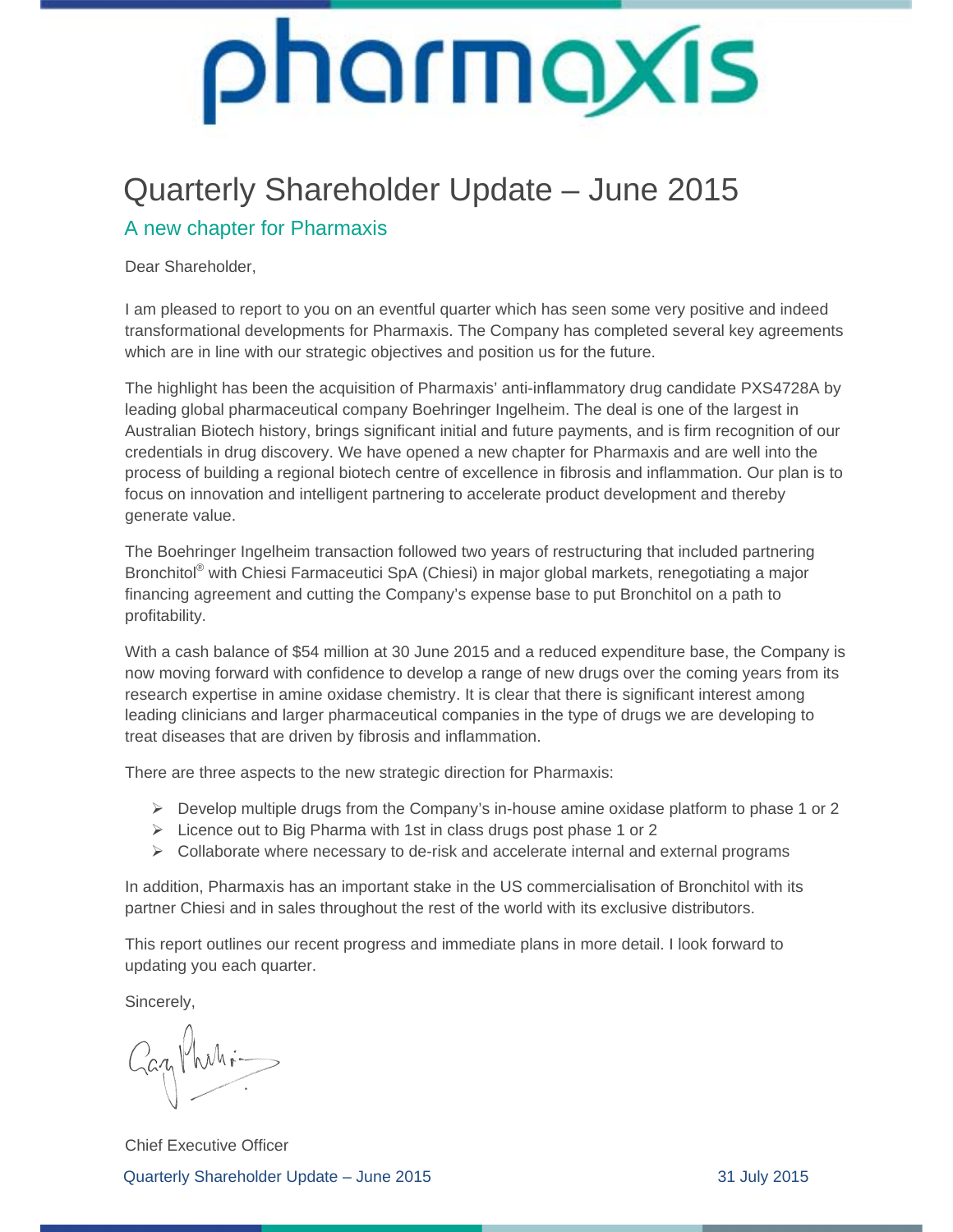#### Drug discovery

#### **Boehringer Ingelheim**

With a total potential value in excess of \$A750 million, the sale of Pharmaxis' investigational drug PXS4728A to Boehringer is a globally competitive deal. PXS4728A is being developed by Boehringer for the treatment of the diabetes and liver-related condition NASH, and has further potential in chronic obstructive pulmonary disease (COPD) and other diseases with high medical need.

Summarising the deal, Boehringer said it was pleased to have achieved access to Pharmaxis' research excellence and innovative approach to treatments for NASH.

Under the agreement, Boehringer is responsible for all development, regulatory, manufacturing and commercialisation activities. Pharmaxis received an upfront payment of €27.5 million (approximately A\$39m) and, subject to the continuing successful development and commercialisation of the PXS4728A program:

- $\triangleright$  up to a total of  $\epsilon$ 55 million in development milestone payments tied to the commencement of phase 2 and 3 clinical trials
- up to a total of €140 million in regulatory milestone payments upon filing of applications for marketing approval and receipt of regulatory and pricing approvals for a PXS4728A program product in the major pharmaceutical markets (i.e., USA, EU, and China or Japan) for the first indication
- $\triangleright$  additional milestone payments similar in total to those set forth above upon achievement of the same development and regulatory milestone events by a PXS4728A program product for a second indication
- $\triangleright$  earn-out payments on annual net sales of PXS4728A program products at tiered percentages starting in the high single digits
- $\triangleright$  commercialisation milestone payments upon achievement of specified levels of annual net sales of PXS4728A program products

In April the Company announced positive interim results from the single ascending dose stage of the Phase 1 clinical trial of PXS4728A. There were no safety concerns in patients receiving PXS4728A, and the trial also confirmed that PXS4728A is orally bioavailable and that after a single dose it produces long lasting inhibition of the SSAO/VAP-1 enzyme. The Phase 1 study has now progressed into the multiple ascending dose stage and is expected to report at the end of the September quarter.

Boehringer is currently designing and preparing for the phase 2 trial. While Pharmaxis is not involved in the program, based on usual drug development timeframes we would expect the phase 2 trial to commence by the first quarter of 2017.

#### **Drug development pipeline**

Pharmaxis participated in partnering discussions at the 2015 BIO International Convention in Philadelphia in mid-June. BIO was a good opportunity to present the status of Pharmaxis' amine oxidase programs to a variety of large Pharma companies, particularly the LOXL2 small molecule inhibitors to treat fibrosis. There is significant interest among leading clinicians and pharmaceutical companies in the inhibition of this target to reduce fibrosis in a number of different diseases, confirming the Company's belief that it can potentially generate unique and separate drugs to treat

#### Quarterly Shareholder Update – June 2015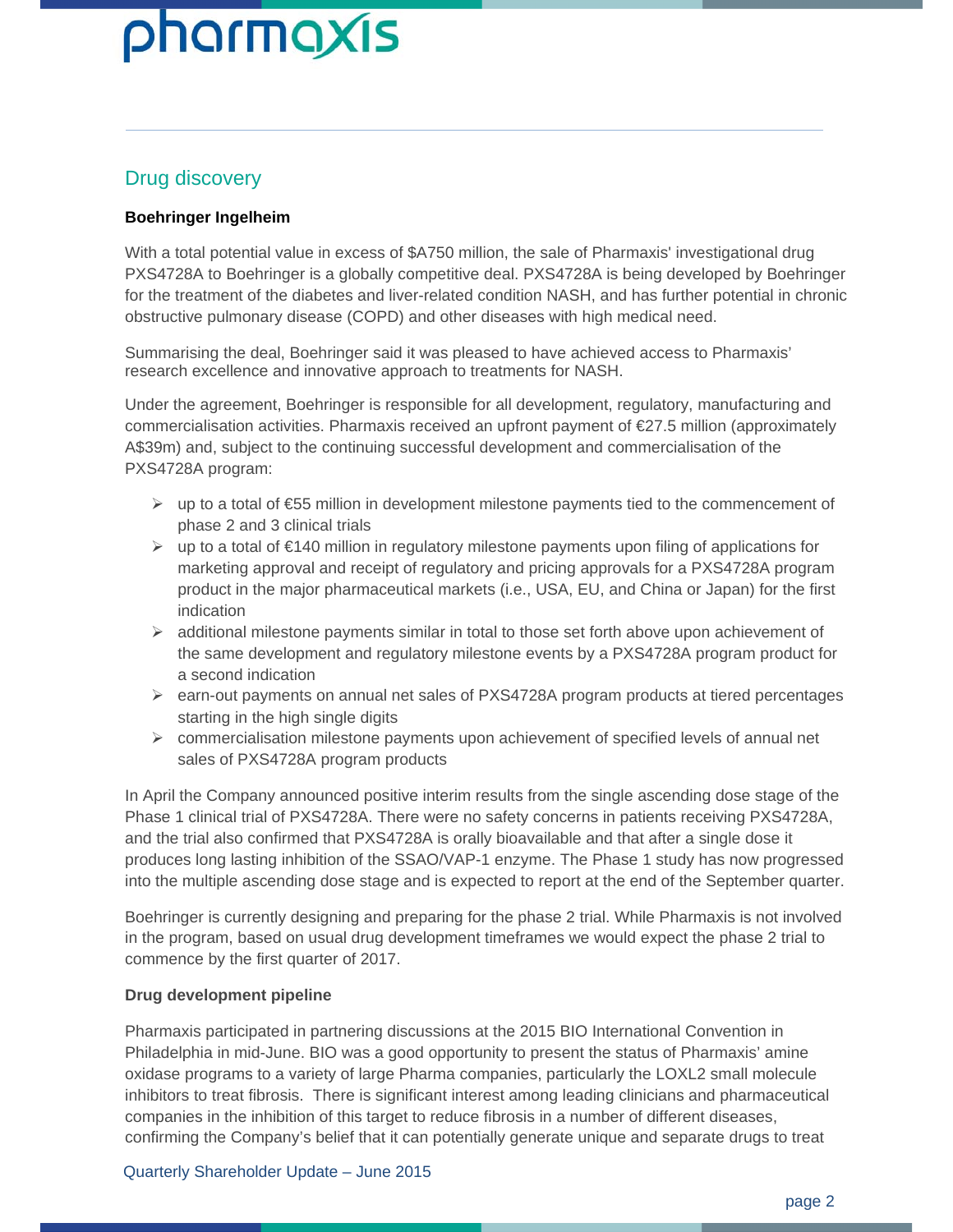pulmonary fibrosis, fibrosis of the liver and kidney, and cancer. Specific drug development programs currently being investigated by Pharmaxis include:

- $\triangleright$  LOXL2 inhibitor for pulmonary fibrosis
- $\triangleright$  LOXL2 inhibitor for NASH
- ▶ SSAO/MAO-B inhibitor for neuro inflammation
- $\triangleright$  SSAO combination for lung inflammation

Pharmaxis expects to enter collaborations to accelerate some of these programs while retaining others to develop independently. The possible application of LOX / LOXL2 inhibitors for the treatment of cancer and tissue scarring will be explored in collaboration with leading academic centres to get a better understanding of their potential.

While some of these programs are further advanced than others, the most advanced is at the candidate selection stage of development.

The Company is in currently in the final stages of negotiating a collaboration agreement to develop a LOXL2 inhibitor for pulmonary fibrosis and expect to shortly finalise the agreement.

#### Bronchitol for cystic fibrosis

#### **United States**

Chiesi is the Company's partner for Bronchitol in the United States, having signed an agreement in December 2014. Chiesi is funding up to US\$22 million of the cost of the international phase 3 clinical trial designed to meet the remaining clinical requirements of the US Food and Drug Administration (FDA). The trial commenced recruitment in October 2014, is expected to have recruited 200 subjects in the next few weeks, and is currently scheduled to reach its recruitment target of 440 by the end of the year. Under the terms of the agreement and following a positive outcome of the trial, Chiesi will have responsibility for completing the new drug application with the FDA and the commercialisation of Bronchitol in the United States. We are already working closely with Chiesi on all aspects of securing US marketing approval for Bronchitol.

#### **Europe**

On 8 May, the Company announced the appointment of Chiesi as its exclusive distributor for the commercialisation of Bronchitol for cystic fibrosis in Germany, the United Kingdom and Ireland. Chiesi is an experienced and respected partner in key global markets and sells Bronchitol as part of its cystic fibrosis portfolio.

Chiesi assumed responsibility for the marketing, sales and distribution of Bronchitol from 1 June 2015. The sale of Bronchitol in Germany (launched in 2012) and in the United Kingdom (launched in in 2013) account for more than ninety five percent of current European Bronchitol sales.

Chiesi's appointment enabled the Company to close its European commercial infrastructure and end its commercialisation contract with Quintiles on 31 May 2015. Distributors for other Western EU countries such as Italy and Spain will be sought in line with pricing and reimbursement approvals. The relationship with Chiesi for the UK and Germany is now managed from Sydney, and in May we established a very small representative office in Hungary as a base from which to manage our

#### Quarterly Shareholder Update – June 2015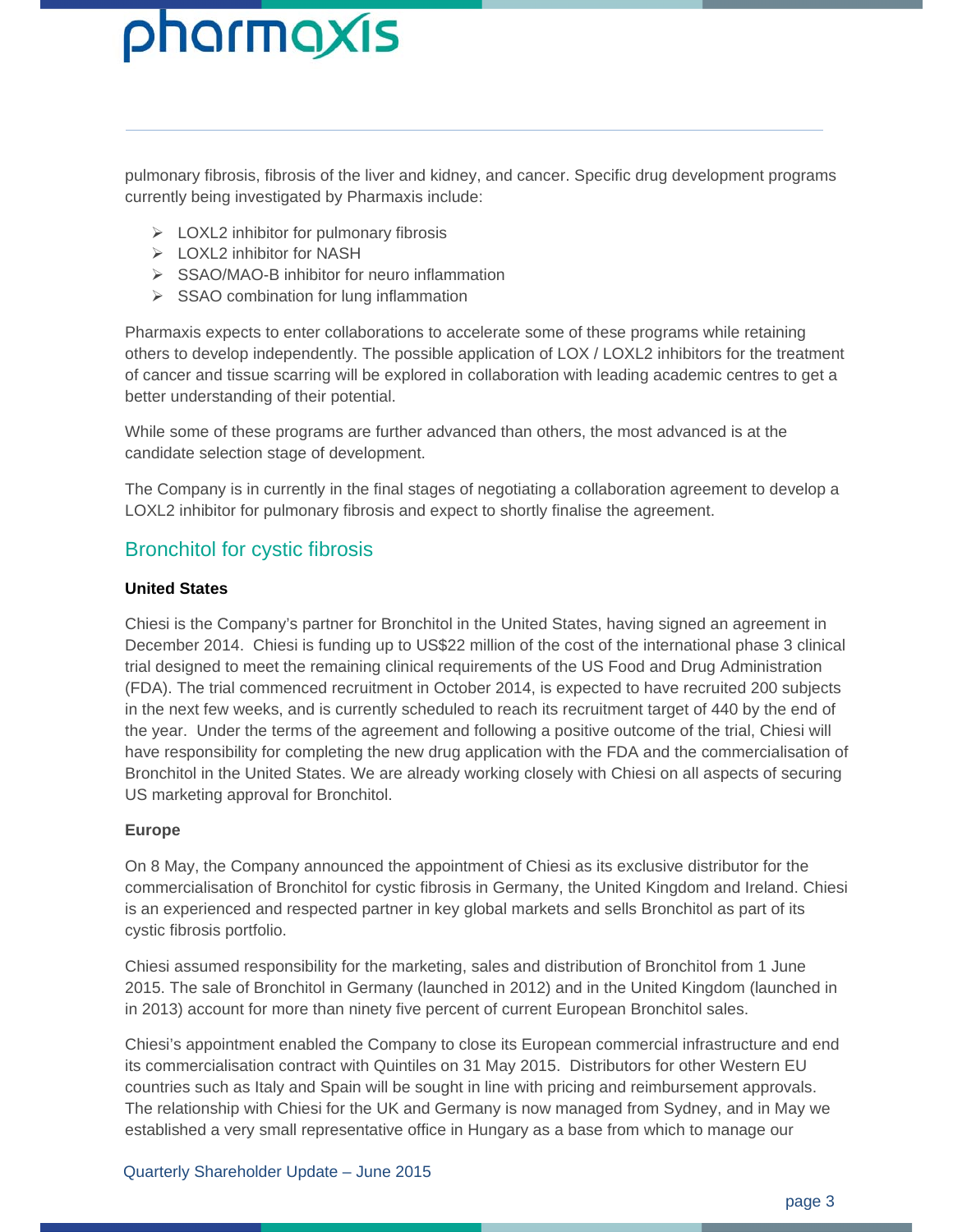distributors in Central and Eastern Europe, Russia, the Middle East and Turkey where Bronchitol is at various stages of approval.

During the quarter the Company closed recruitment for its phase 2 clinical trial in paediatric patients, the conduct of which is a required post marketing commitment of the European approval for adult patients granted in 2011. The clinical trial commenced recruitment in 2013 and has closed recruitment with 95 subjects after reaching agreement with the European regulatory authority (CHMP) that the number of subjects was sufficient to meet the Company's post marketing commitments. The final patient is expected to complete the study in September this year and the trial results will be available in the fourth of 2016. Any decision to seek a paediatric extension of the current adult only label will be based on the results of the study and discussions with regulators and the Company's European distributors. The Company notes however that the CHMP approved trial protocol was not designed to address the paediatric concerns identified by the FDA in its review of Bronchitol.

#### **Manufacturing**

Pharmaxis is now manufacturing Bronchitol and Aridol at its Frenchs Forest facility for supply to its partners and distributors worldwide. The focus here is on cost reduction, with several initiatives commencing during the quarter to substantially reduce consumption of electricity and gas.

#### **Corporate**

#### **Management team**

The reduction in employee numbers over the past year has also seen a reduction in management. Our senior management team now comprises:

- Chief Executive Officer: Gary Phillips
- Medical Director: Brett Charlton, PhD
- Head of Drug Discovery: Wolfgang Jarolimek, PhD
- Chief Financial Officer and Company Secretary: David McGarvey
- > Alliance Management: Kristen Morgan

#### **Major shareholders**

It has been encouraging to welcome new experienced biotech institutional shareholders to the register over the quarter. In total institutional shareholders own more than 45 percent of the Company.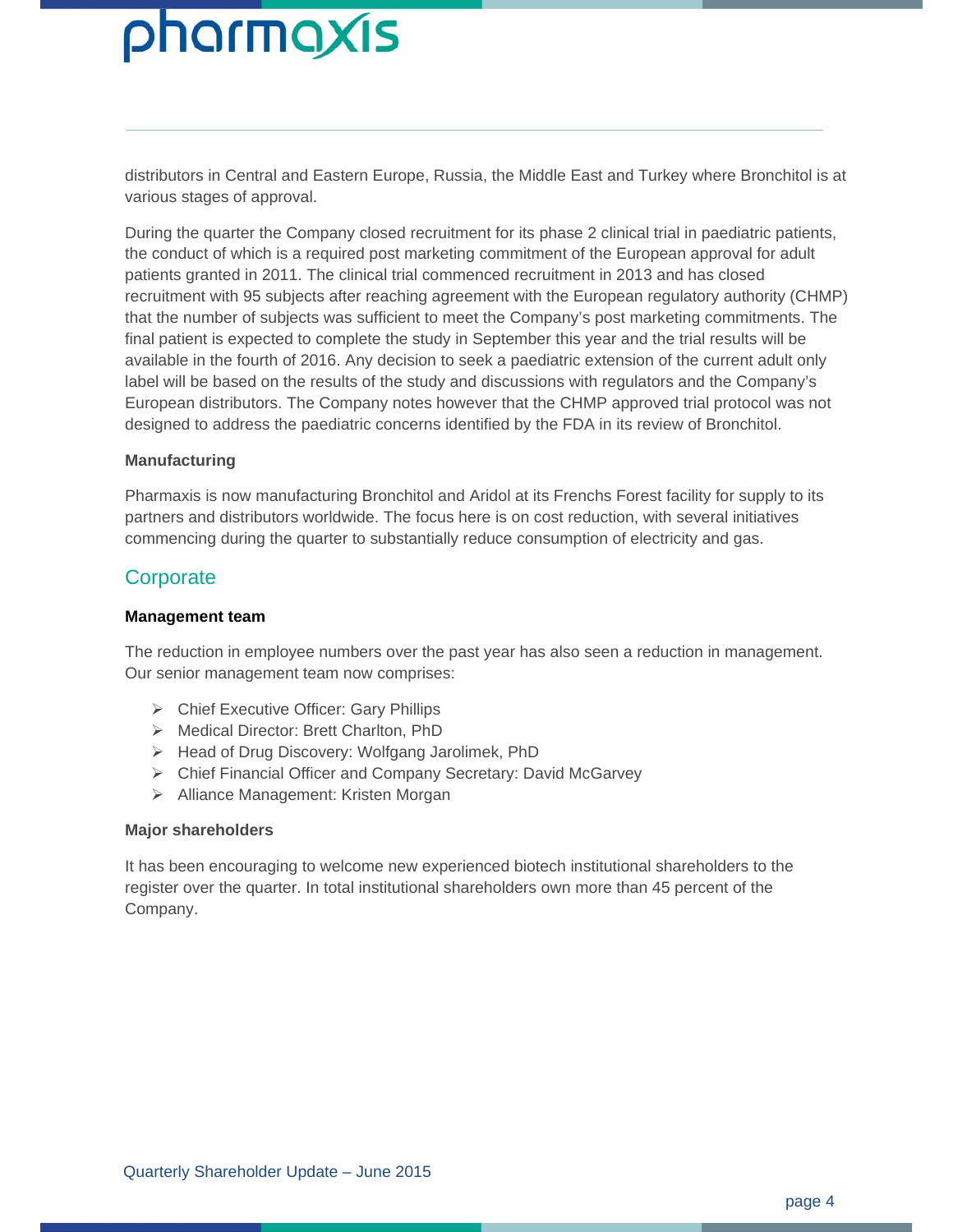#### **Financial statements**

(unaudited)

| <b>Income Statement</b>                |           | Three months ended |           | <b>Twelve months ended</b> |  |
|----------------------------------------|-----------|--------------------|-----------|----------------------------|--|
| A\$'000                                | 30-Jun-15 | 30-Jun-14          | 30-Jun-15 | 30-Jun-14                  |  |
| <b>Revenue</b>                         |           |                    |           |                            |  |
| Sales revenue                          |           |                    |           |                            |  |
| <b>Bronchitol</b>                      | 1,241     | 992                | 4,243     | 3,275                      |  |
| Aridol                                 | 392       | 440                | 1,715     | 1,752                      |  |
| Other products                         | 12        | 9                  | 41        | 9                          |  |
|                                        | 1,645     | 1,441              | 5,999     | 5,036                      |  |
| Other revenue                          | 203       | 340                | 721       | 1,735                      |  |
| Other income                           | 41,864    | 1,102              | 53,527    | 3,715                      |  |
|                                        | 43,712    | 2,883              | 60,247    | 10,486                     |  |
| <b>Expenses</b>                        |           |                    |           |                            |  |
| Employee costs                         | (3,099)   | (4, 543)           | (14, 111) | (19, 376)                  |  |
| Administration & corporate             | (799)     | (939)              | (3,316)   | (3, 379)                   |  |
| Rent, occupancy & utilities            | (402)     | (484)              | (1, 593)  | (1,767)                    |  |
| <b>Clinical trials</b>                 | (4, 418)  | (3, 877)           | (11, 315) | (6, 221)                   |  |
| Drug development                       | (878)     | (569)              | (1,695)   | (1, 256)                   |  |
| Sales, marketing & distribution        | (349)     | (1,067)            | (1,962)   | (3, 376)                   |  |
| Safety, medical and regulatory affairs | (631)     | (626)              | (1, 723)  | (1, 852)                   |  |
| Manufacturing purchases                | (395)     | (701)              | (1,737)   | (2, 142)                   |  |
| Other                                  | (60)      | (1,006)            | (2,300)   | (1, 772)                   |  |
| Depreciation & amortisation            | (739)     | (1, 323)           | (3,406)   | (5, 131)                   |  |
| Finance expenses                       | (108)     | (129)              | 2,696     | (7, 146)                   |  |
| Impairment expenses                    |           | (8, 783)           | (277)     | (8, 783)                   |  |
| Total expenses                         | (11, 878) | (24, 048)          | (40, 739) | (62, 201)                  |  |
| Net profit (loss) before tax           | 31,834    | (21, 165)          | 19,508    | (51, 715)                  |  |
| Income tax expense                     | 53        | 6                  | (42)      | (103)                      |  |
| Net profit (loss) after tax            | 31,887    | (21, 159)          | 19,466    | (51, 818)                  |  |

#### **Commentary**

- 1. Sales for the quarter include the sale of UK and German inventory to Chiesi subsequent to its appointment as exclusive distributor for these countries
- 2. Other revenue is interest earned on cash funds
- 3. Other income includes the \$38.8 million received from Boehringer Ingelheim as the initial payment for PXS4728A and amounts received from Chiesi in relation to the phase 3 clinical trial of Bronchitol. The comparative periods include an R&D tax credit for which the Company is not eligible in the current year due to its revenue exceeding \$20 million.
- 4. Employee costs include salaries of European commercial staff to 31 May, their redundancy payments and annual bonuses.
- 5. Clinical trial costs relate to the phase 3 clinical trial in cystic fibrosis (\$3.0 million in the June quarter, \$7.5 million for the year), the phase 1 trial of PXS4728A (\$1.0 million in the June quarter, \$1.8 million for the year), and the phase 2 cystic fibrosis clinical trial in paediatric patients (\$0.4 million in the June quarter, \$1.9 million for the year).